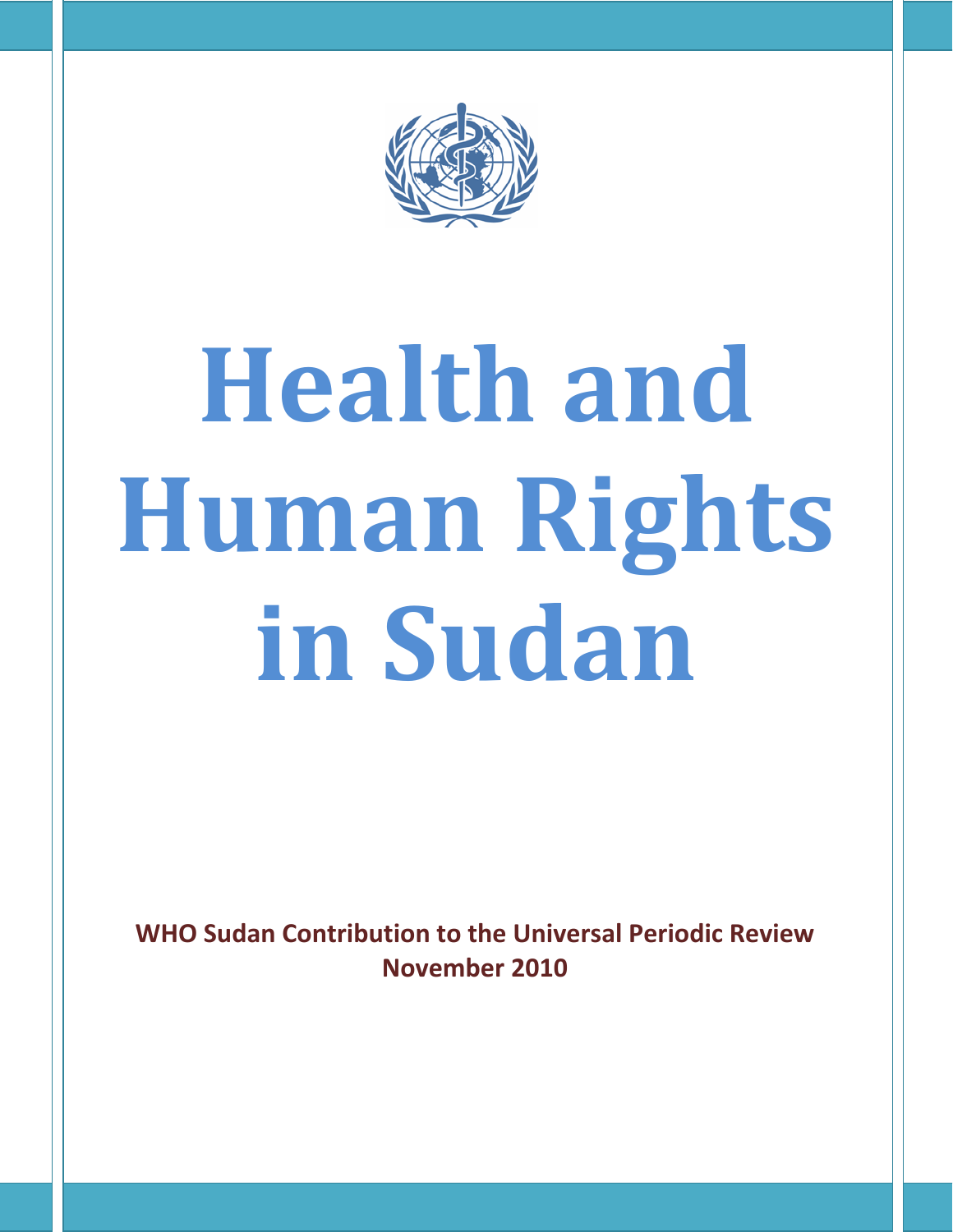# **Table of Contents**

| Recommendations | 14 |
|-----------------|----|
|                 | 15 |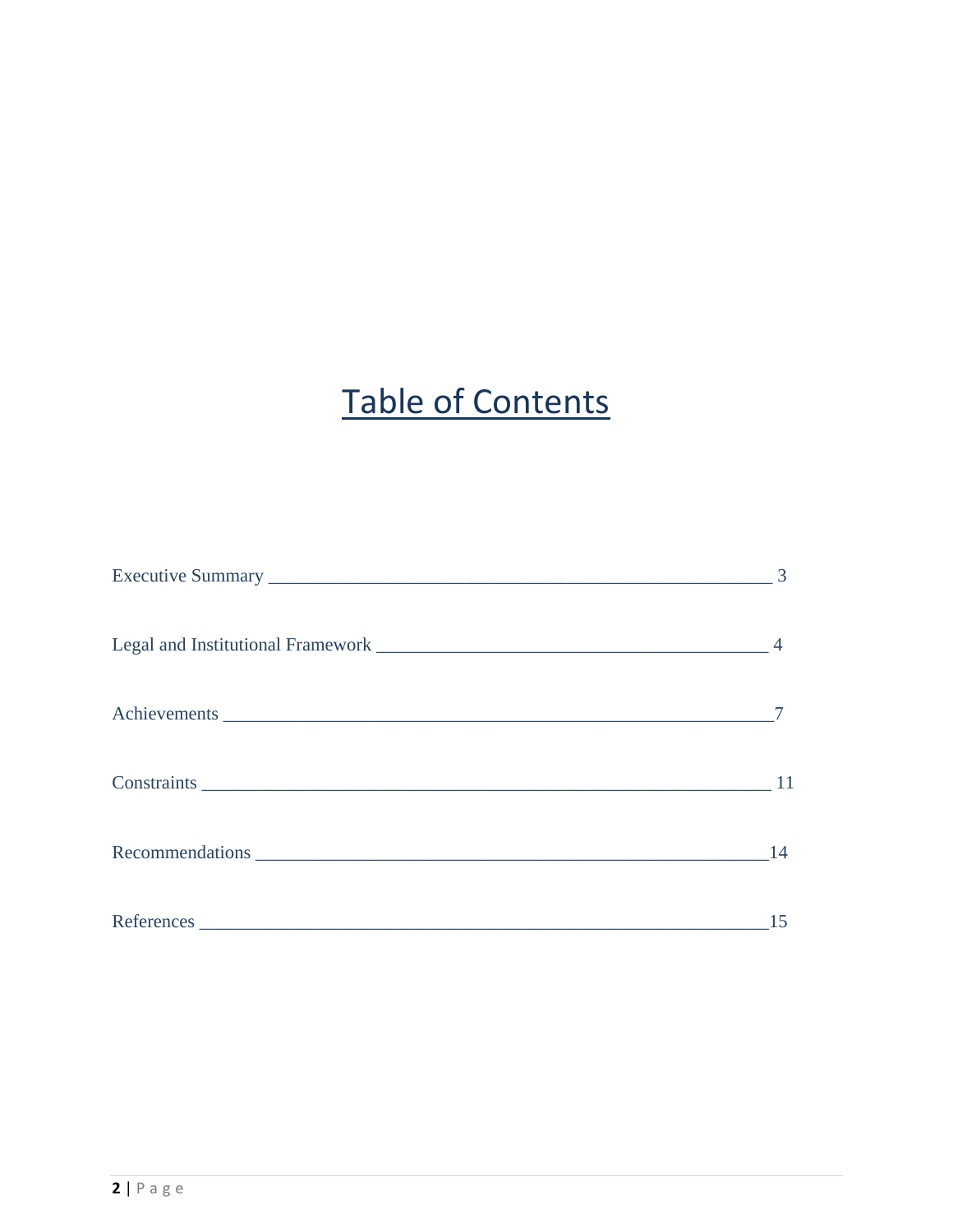# *EXECUTIVE SUMMARY:*

Health is a fundamental human right. The enjoyment of the highest attainable standard of health as a fundamental right of every human being was enshrined in WHO's constitution over 60 years ago. The right to health is recognized in the Universal Declaration of Human Rights, the International Covenant on Economic, Social and Cultural Rights and a number of other international instruments. The most authoritative interpretation of the right to health is outlined in article  $12^{-1}$  of the ICESCR (International Committee on Economic, Social and Cultural Rights).

Human rights are an overarching and cross-cutting principle that is relevant to all public health work. As a specialized agency of the United Nations, WHO has an obligation to address human rights across all areas of its work to ensure that its public health guidance is not only consistent with, but also promotes and reinforces, the human rights obligations of its member countries. In its daily work, WHO is striving to make this right a reality for everyone, paying particular attention to the poorest and most vulnerable.

Human rights violations or lack of attention to human rights can have serious health consequences. For example harmful traditional practices and violence against women and children can have direct negative health impact. Discrimination of certain population groups, for instance by denying their access to health care or to information or education, is also likely to have wide-ranging negative health implications.

Health policies and programmes implemented by the government can promote or violate human rights in the ways they are implemented and designed. Vulnerability and the impact of ill health can be reduced by taking steps to respect, protect and fulfill human rights. However the right to health is closely related to and dependent upon the realization of other human rights, including the right to food, housing, work, education, participation, the enjoyment of the benefits of scientific progress and its applications, life nondiscrimination, equality, the prohibition against torture, privacy, access to information, and the freedoms of association, assembly and movement.

The Interim National Constitution of the Republic of Sudan includes the right to health and is clearly reflected in Public Health Law. Sudan has adopted some important strategies that reflect a comprehensive vision for health. These include a national strategy for reproductive health, national strategy for malaria, road map for maternal and child mortality reduction, Sudan's national Policy for Emergency and national policy on HIV/AIDS.

In the recently completed Sudan MDGs Report 2010, progress has been charted in some major aspects of health. This progress however is patchy. Conflict and inaccessibility have impeded achievement of the global socio-economic development goals in many regions of the Sudan. Armed conflict has had a

 $^1$  According to article 12(1) of the Covenant, State Parties recognize "the right of everyone to the enjoyment of the highest attainable standard of physical and mental health", while article 12(2) enumerates, by way of illustration, a number of "steps to be taken by the State Parties "….to achieve the full realization of this right".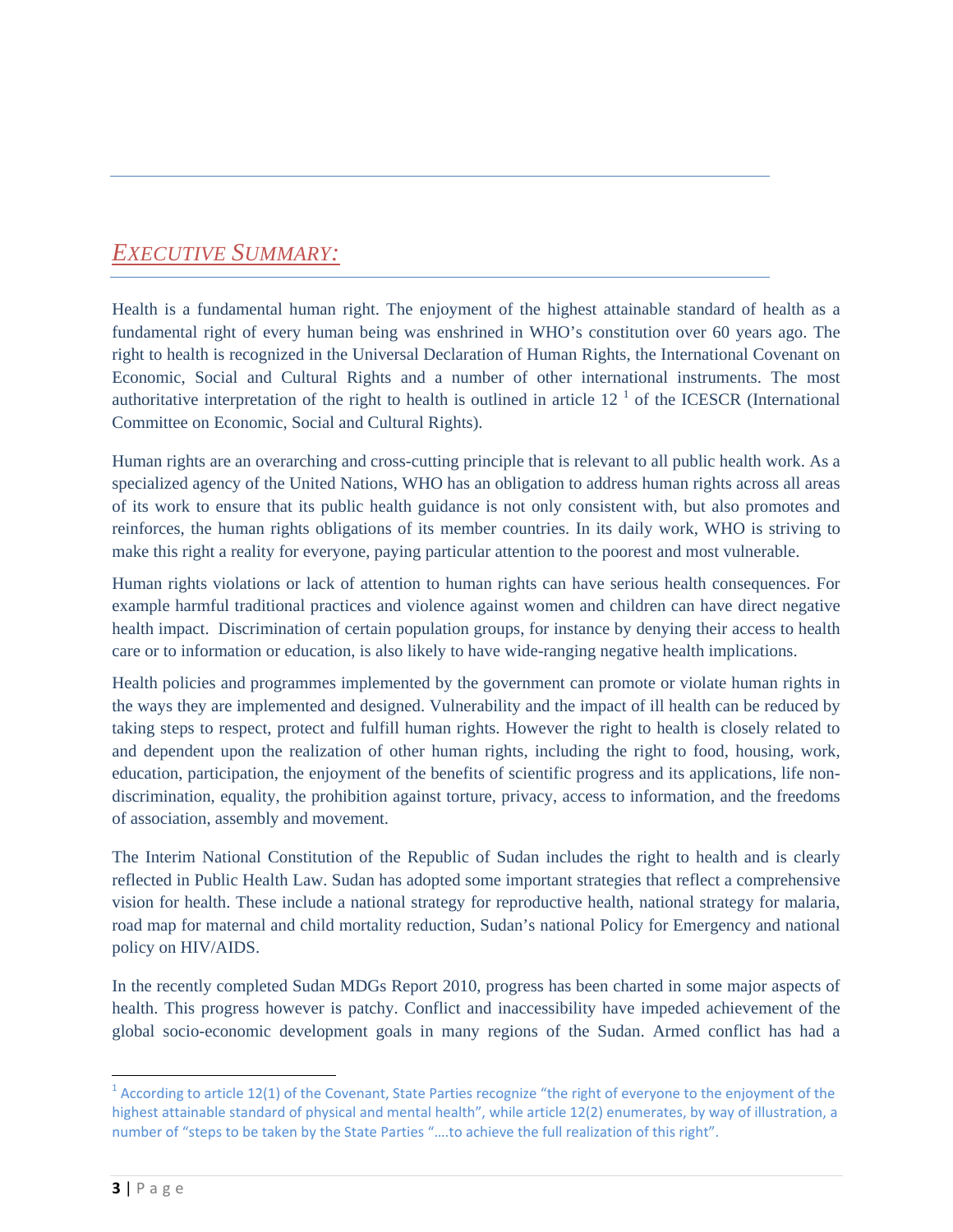detrimental impact on development and associated humanitarian needs. One of the major impacts on health is the suspension of reduction in the provision of basic health services in areas affected by conflict.

The biggest challenge confronting Sudan now and in the foreseeable future is the need to continue to respond to the humanitarian needs for the millions who were affected by the armed conflicts that ended following the signing of the CPA and ESPA and currently being affected by the continuing armed conflict in Darfur. WHO will work in close collaboration with the Ministry of Health to integrate human rights into health policies and strategies; and to advance health as a human right as well as other health-related rights.

# *BACKGROUND: LEGAL & INSTITUTIONAL FRAMEWORK*

Sudan's new constitution explicitly includes the right to health. It has also signed and ratified several international human rights agreements (except CEDAW and CAT)

The Sudan National Health Policy is framed within the remits of the relevant provisions of the interim Constitution of Sudan, 2005, the Local Government Act, 2003, and the resolute state laws and decrees which have introduced and institutionalized decentralized federalism in the country. Furthermore, this policy draws from and builds on the 25-year health strategy and existing policies relating to reproductive health, child health, HIV/AIDS, the national drugs policy, the essential primary health care package and the10-year human resources strategy. It also reiterates national and international commitments, such as the Alma-Ata Declaration and the Health-for-All Strategy, the Millennium Summit Declaration and other global strategies, such as Roll Back Malaria (RBM), Stop TB and the Global Strategy for the Prevention and Control of Sexually Transmitted Infections, including HIV/AIDS.

The National Health Policy envisages the building of a healthy nation, thereby contributing to the achievement of the targets of the Millennium Development Goals (MDGs) and the overall social and economic development of the country. Its mission is to ensure the provision of health care to all citizens of Sudan, with emphasis on the health needs of the poor and the underserved, disadvantaged and vulnerable in order to enable them socially and economically productive lives.

The National Health Policy is committed to: achieving equity and poverty reduction; ensuring investment in health; reaching the targets of the MDGs; maintaining and securing human rights and dignity; preserving the rights of women and children; and fighting disease and ignorance.

## **Gender mainstreaming and equal opportunities**

Sudan, as a multi-ethnic, multi-cultural country encompassing hundreds of ethnic and tribal divisions and languages, has since its independence faced conflicts that have had implications for the country's social service institutions, including health. National health policies should, therefore, create appropriate conditions and institutions for people irrespective of gender or their regional, religious, racial, cultural or ethnic affiliation in order that they are provided with the opportunity and ability to make decisions about their health and lives. Under this policy, the Federal Ministry of Health will ensure provision of genderfriendly health care at all levels of health care delivery and will also consider gender analysis as an element in the development of strategic and operational plans at all levels of government.

## **Health care delivery**

Health care delivery is an important component of the health system and the National Health Policy envisages a number of statements with the overall objective of ensuring the provision of health services which are accessible, affordable, appropriate, efficient and effective.

## *Health care package*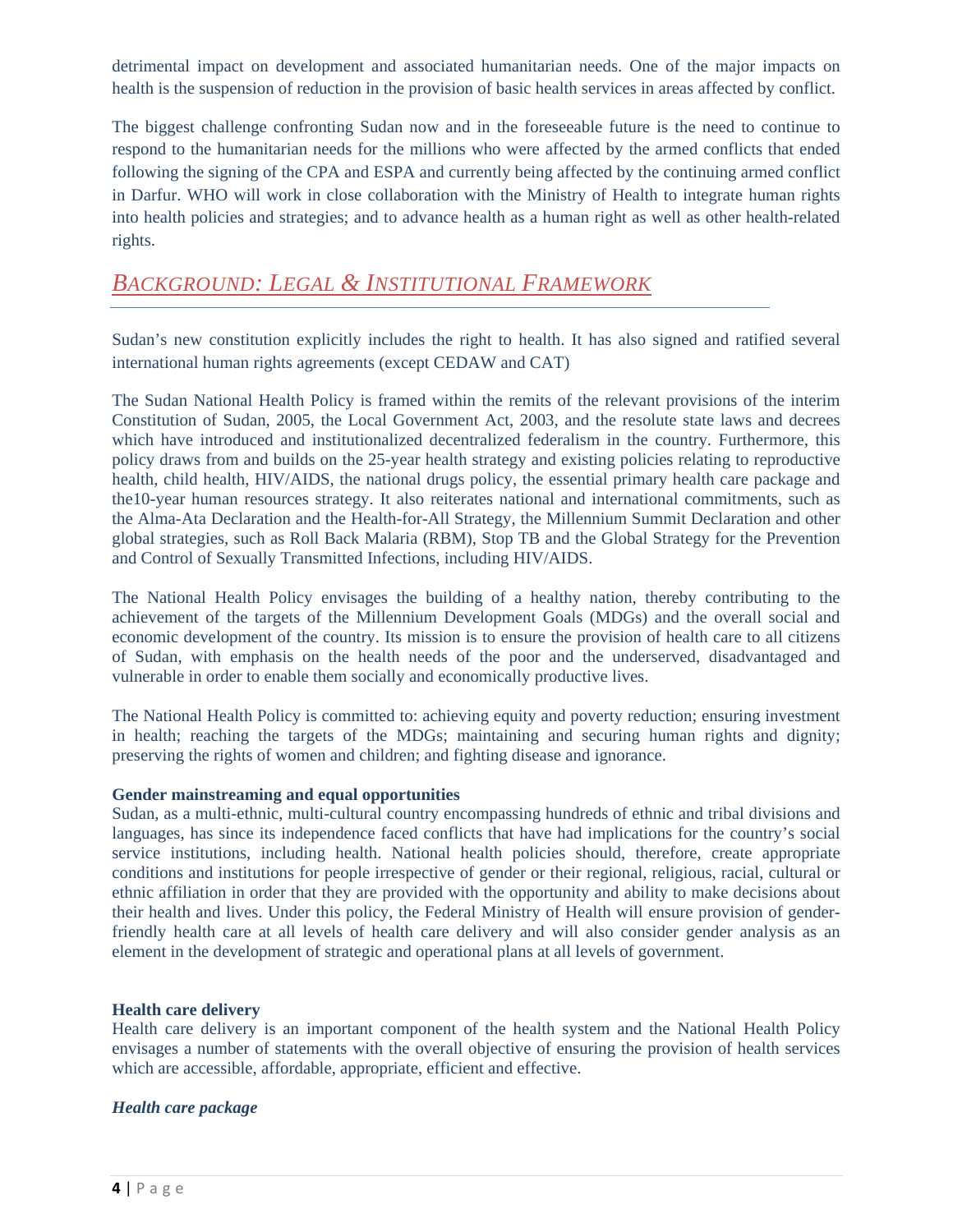The interim Constitution of Sudan states that the "State shall promote public health, establish, rehabilitate and develop basic medical and diagnostic institutions and provide free primary health care and emergency services for all citizens". One inference from this Article is that while the State is obliged to provide free primary health care and emergency services for all citizens, the private sector also has a role, with the Government creating and instituting mechanisms for its effective regulation. The content of the primary health care package includes as a minimum: the promotion of child health; the promotion of school health; the promotion of reproductive health; the control of endemic diseases; the protection and promotion of environmental health and sanitation; and treatment of simple diseases and injuries and mental health. In addition, the FMoH with the SMoH will design and develop health packages for secondary and different specialized services through the use of health technology assessment. This exercise may also involve the development of standard operating procedures and clinical practice guidelines.

## *Health care infrastructure*

The protracted period of conflict has disrupted the health system, including much of the health infrastructure which has either been destroyed or is in need of maintenance and repair. Results from a recently concluded health system study indicate that many health facilities are not functional as a result of the use of dilapidated buildings and a lack of necessary equipment. This situation extends also to various programmes. The interim Constitution requires the establishment of relevant levels of government, the promotion of public health and the establishment, rehabilitation and development of basic medical and diagnostic institutions. The National Health Policy, therefore, calls for rebuilding/repairing and refurbishing the health infrastructure, including the provision of necessary equipment.

#### *Occupational and environmental health*

The National Health Policy envisages strengthening environmental health services of which occupational health is a component. The FMoH, in collaboration with the SMoH, will identify potential risks to human health. In order to avert or mitigate these risks, which are mostly beyond the domain of the ministries of health, an interdisciplinary committee on environmental health will be established at all levels of government to define comprehensive measures to protect and promote a healthy environment, including health at the workplace. The policy advocates for the coverage of all workers, including those working in the informal sector, in small and medium-sized enterprises and in agriculture by essential interventions and the prevention of basic occupational health services for primary prevention of occupational and workrelated diseases and injuries.

## *Child welfare and survival*

Child health will be addressed through a well-coordinated and integrated evidence-based basic primary health care package both at facility level and community level, including routine immunization, the promotion of breastfeeding, the provision of vitamin A supplements, newborn care, and the prevention and treatment of potentially fatal childhood diseases, such as diarrhea, malaria and pneumonia. Delivery of the package will be the responsibility of the Government, health professionals, civil society, communities and families. Attention will be given to emergency areas and psychological and supportive services for children with special needs. The Government will enhance the development of laws and/or legislation that protect and promote the rights of the child and their welfare. The Government is committed to removing barriers to access and to providing health care services free-of-charge to children, particularly to children under 5. Neonatal mortality is also a significant problem. Evidence-based interventions integrated with maternal and child health programmes are an important step towards improving neonatal survival and health.

# *Reproductive and maternal health*

Reproductive and maternal health, as a vital social and economic investment, is an important component of the National Health Policy. It envisages addressing reproductive health issues across the life-cycle with priority to safe motherhood, ensuring women's right to survive pregnancy and childbirth and to enjoy family life. Accordingly, the Ministries of Health at all levels of Government will ensure provision in health facilities, whether in the public or private sector, reproductive health services, including antenatal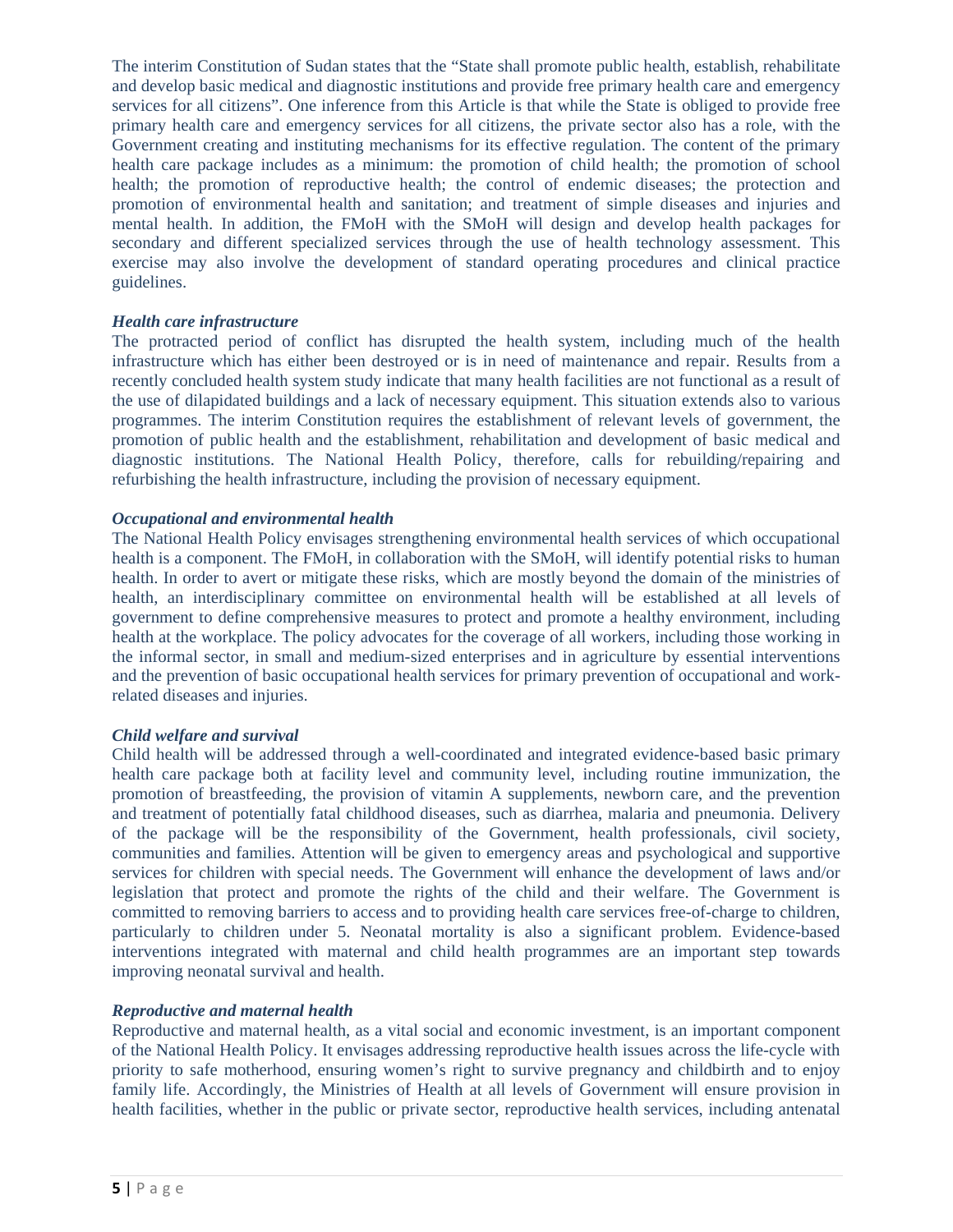care, intra-partum care, routine and emergency obstetric and postpartum care, counseling and provision of modern family planning services.

## *Control of communicable diseases*

Communicable diseases constitute a major cause of morbidity and mortality in Sudan. While the National Health Policy endorses the hitherto policies, including international regulation promulgated for a variety of communicable diseases, it emphasizes formulation and adoption of an integrated approach, particularly the setting up of a comprehensive surveillance system for the early detection and containment of epidemics and disasters. The Government will take appropriate measures to eradicate polio myelitis and dracunculiasis, eliminate measles, neonatal tetanus, lymphatic filariasis and leprosy and control diphtheria, pertussis, congenital rubella and hepatitis B. This policy affirms the Government's commitment to achieving the target of MDG 6 in relation to the control of malaria, tuberculosis, HIV/AIDS, leishmaniasis, schistosomiasis, sleeping sickness, onchocerciasis and other communicable diseases. This policy also demonstrates the Government's resolve in the enforcement and fulfilment of the country's commitment towards implementation of international health regulations for transborder control of communicable diseases.

## *Non-communicable diseases*

A well-integrated and community-based approach will be adopted to control non-communicable diseases through addressing common and preventable biological and behavioral risk factors. Health education, advocacy, surveillance of risk factors, research and control of advertising are essential elements of the control strategy. This policy emphasizes the promotion of healthy lifestyles for all citizens of Sudan including advocating healthy diets, promoting personal hygiene and enhanced physical activity, oral health, injury prevention and avoiding alcoholic drinks, narcotics and tobacco use. Also, this policy prohibits the media from advertising unhealthy habits and practices.

# *Mental health*

The people of Sudan have been through a painful period of conflict and resultant suffering which has left not only physical scars but also mental scars. Such a situation calls on governments, both at federal and state level to take adequate and appropriate measures to ensure that mental health services are integrated into the health package. In Sudan, spiritual healing is an established practice and while consumers have the right to choose, the Government will take measures to eliminate harmful practices. In this regard, a mental health institute will be designated to guide and promote dialogue with practitioners of spiritual healing.

# **5 Year Health Strategy (2007-2011)**

The health sector has prepared this 5 year strategy in response to the Government of National Unity (GoNU) initiative for developing a 5 year strategic plan for all sectors in Sudan. This policy document provides a framework for the health system reform and sustainable development. It stipulates as well the most important health priorities to be addressed during the coming five years (2007-2011).

The strategy focuses on investing in health of the people and fostering progress towards achieving the international commitment towards the Millennium Development Goals (MDGs).

It also advocates for increasing government spending on health to a level that will enable the health sector to deliver quality acceptable and accessible preventive, curative and rehabilitative health services emphasizing the needs of the poor, the most vulnerable, and disadvantaged groups.

The strategy advocates for removing barriers to access health services through pro poor policies, fostering equity and considering health as a basic human right.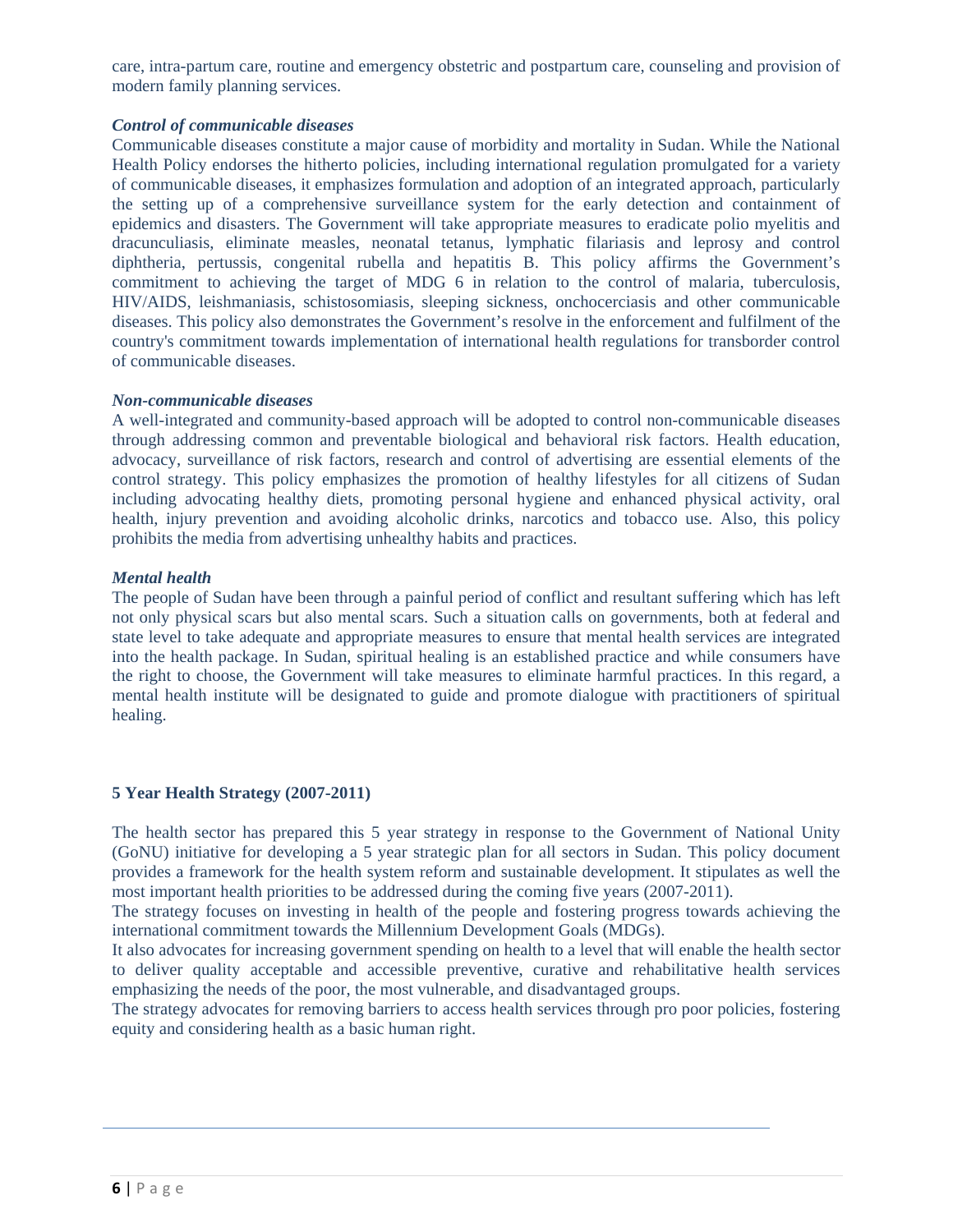# *ACHIEVEMENTS*

Sudan has made tangible and solid achievements in the health sector towards promoting its peoples' right to health. This section highlights some of the achievements and progress made to date towards achieving the essential health millennium development goals.

# *Reducing Child Mortality*

- Considerable number of child health and other health related supporting policies were either recently developed or implemented. All policies address the right of children to access quality child health care and nutrition services namely at PHC level. Policies emphasize adequate and quality emergency hospital care and maintain decent and safe service delivery at community level where no health facilities exist.
- Strategies that accelerate and support routine service delivery such as Accelerated Child Survival Initiative including country specific package were implemented.
- Guidelines and protocols to ensure quality child case management are introduced or strengthened: Emergency Triage Assessment and Treatment at referral sites; management of severe acute malnutrition at hospital and at community levels, and management of sick child using community health workers.
- Joint and intensified efforts of partners including WHO were exerted to support measles's routine vaccination, catching up and follow up campaigns. This has resulted in increased measles vaccine coverage noted from 2005 and onwards and consequently decreased cases.
- New vaccines that protect children against most common debilitating diseases e.g Pentavalant vaccine were introduced, while routine and supplementary immunization services through the Reach Every District (RED) strategy: were expanded.
- Establishment of Academies of Health Science, to produce allied health personnel with the objective of filling the gap in skill mix namely in rural areas where no or few medical doctors exist.
- Revitalization of the community health workers experienced in late 1970s and early 80s, aiming at increasing universal access to PHC and ensuring equity.
- Laws, regulations and joint agreements addressing critical child's health issues were issued or enacted. Examples are: presidential decree on free treatment for children, unified child law, draft of national code for banning breast milk substitutes and maternal leave.
- The Government of Southern Sudan has made some relative progress in the policy area in addressing constraints to the attainment of MDG 4. It has developed policy guidelines and the Basic Package of Health, Nutrition, Water and Sanitation Services necessary in reducing maternal health.
- In southern Sudan, the Basic Package of Health, Nutrition and WASH Services (BPHN&W) was developed and endorsed at the highest level under the Accelerated Child Survival Initiative (ACSI) in 2007 as the innovative strategy to deliver the package to all in three phases.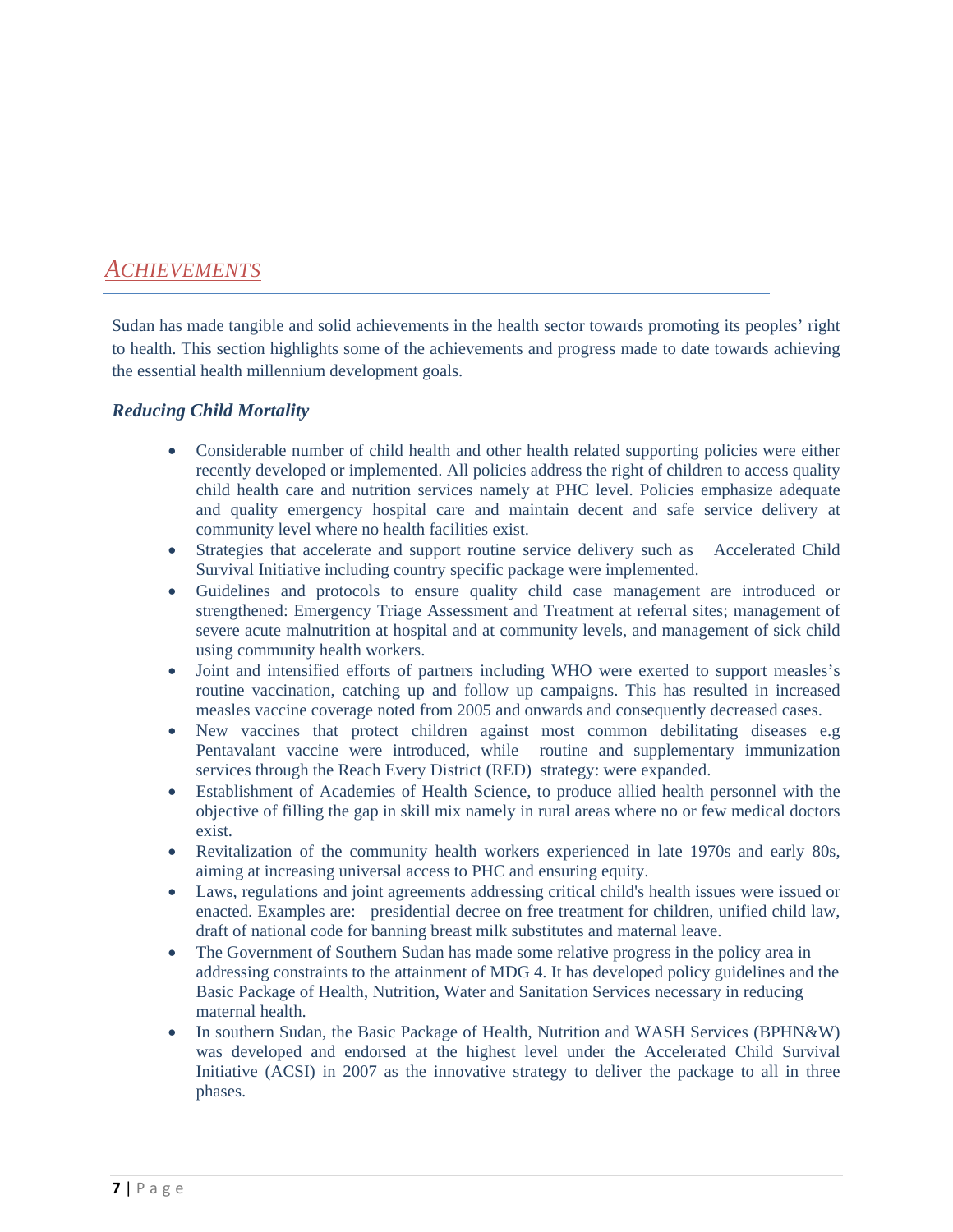• In southern Sudan the Jump-start Phase was initiated in 2007 and launched 2009 in Hiyala Payam, Torit County, and Eastern Equatoria State. The aim of the Jump-start Phase is to scale-up integrated one time delivery of services/interventions (including Long Lasting Insecticide Nets; Measles and Tetanus Immunization; Vitamin A Supplementation; Deworming; promotion of Hand-washing and Breast-feeding; screening and referral of severe malnourished children to therapeutic feeding facilities) over a period of one month in all 10 states. By the end of June 2010, the interventions have been taken to scale in 35 out of 79 counties. This means that 85% of under-five children have been reached with the high impact interventions.

# *Improving maternal health*

- Intense awareness raising efforts were exerted through the development of IEC material addressing the various RH issues, as well as via national and local broadcasting media in the different states.
- A National Strategy for Scaling up Midwifery in Sudan was developed and endorsed on the International Day of the Midwife  $(15<sup>th</sup>$  May 2009). This national strategy includes both long and short term strategies for midwifery services in the country, based on creating a professional and competent workforce. The development and expansion of the village midwives training program in the past six years have made good progress, but more expansion is needed to cover the vast country.
- Further development in the curriculum towards achieving skilled birth attendant standards has been undertaken to improve the quality of midwifery services, based on that, the RH Directorate adopted a programme for upgrading midwifes currently in the service. The newly developed twoyear curriculum has been started and will ultimately be expanded to all midwifery schools in Sudan, functioning through the Academy for Health Sciences. The basic requirement for the midwifery technician curriculum is completion of basic schooling (eight years), while the BSc programme initiated in October 2009 enrolls secondary school graduates.
- As an effort for reducing morbidity and mortality related to pregnancy and childbirth Sudan has adopted free caesarean section policy in 2008 and free delivery care in 2010 aiming at improving utilization and quality of care with emphasis on making life-saving care free.
- Major efforts are being made by the FMOH to expand access to EmONC services; an EmONC map has been developed showing the needs of each individual state in terms of basic and comprehensive EmONC facilities; The EmONC Map was widely shared in order to streamline interventions supported by the different partners within these state priorities. Furthermore, to support the referral system, the FMOH distributed 108 ambulances in 2008 to be linked to EmONC centers in the states.
- In 2009, a Ministerial Decree for mandatory notification and surveillance of every maternal death and the establishment of both national and state Higher Committees for Maternal Mortality Reduction were launched. This development reflects an increasing political and resources commitment to track maternal health modality
- FMOH and partners agreed to adapt the regional road map and in 2009 the national MNH work plans endorsed it. The main focus is to strengthen and consolidate country efforts to reduce maternal and neonatal mortality in line with the Millennium Development Goals through achieving a high coverage of a defined set of effective evidence-based interventions focusing on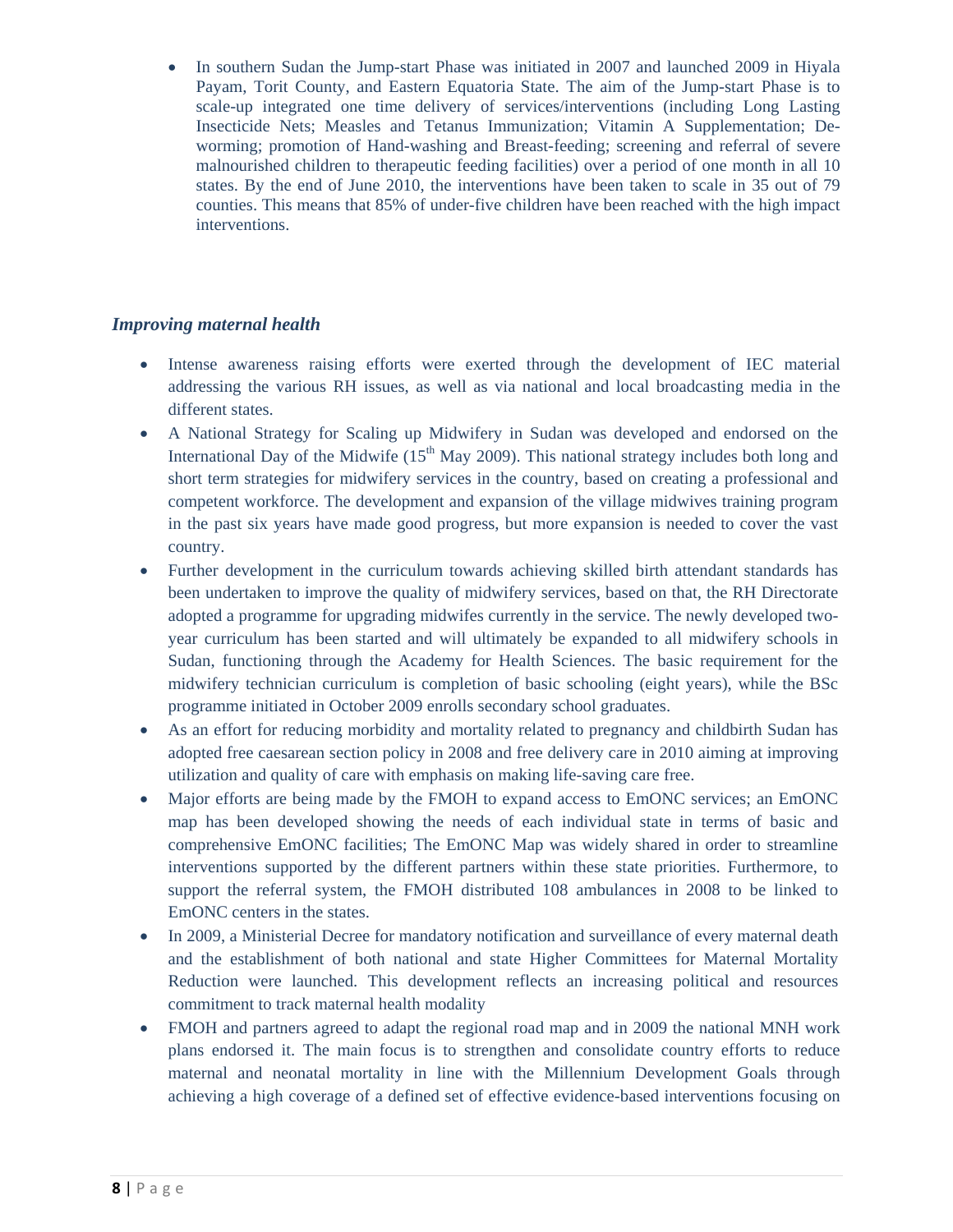continuum of care. The road map implementation consists of two phases: initial phase 2009-2011 (focus on inputs) implementation plan and consolidation phase 2012-2015.

- As a strategic intervention, and as an evidence of government's resolve to improve maternal and neonatal health, Sudan recently launched the National Reproductive Health Policy, 2010 which envisions a quality reproductive and sexual life for all women, men, adolescent young children and the elderly.
- GOSS has a policy that clearly addresses maternal health issues and the Maternal Neonatal and Reproductive Health (MNRH) strategic framework elaborates the way forward to achieve the desired changes on maternal and neonatal health. High level Government commitment and involvement of development partners with implementation of the strategic framework as well as grass root level community participation will play key roles in achieving the noble cause of saving Southern Sudanese mothers.

# *Combating HIV/AIDS, Malaria, TB, and other diseases*

# **HIV/AIDS:**

- Sudan's national policy on HIV\AIDS was launched in 2004. On HIV/AIDS, MOHE HIV/AIDS workplaces have been developed for uniformed forces. Most of national and states ministries have HIV governance structures in place. High level political commitment is evident through the involvement of Ministers and Undersecretaries.
- The FMOH has developed a number of short- and long-term HIV/AIDS strategic plans. The first major effort to develop a strategic plan based on epidemiological and behavioral grounds was in late 2002 when the Government undertook a comprehensive situation and response analysis. This formed the basis for an evidenced-based national strategic plan for 2003-07, followed by the national multi-sectoral strategic plan 2004-2009. Currently FMOH is finalizing preparation of the 2010–14 national strategic plans.
- Mainstreaming is clear in the education sector where an HIV curriculum has been developed and teachers are trained (MOGE, MOHE). Mainstreaming is also evident in the Ministry of Guidance where special modules have been developed to train religious leaders. Some of the trained are delivering messages to the people through sermons and the media.
- Efforts to reduce stigma accelerated through sustained advocacy, mass media communication and legal reform led by the Ministry of Justice. MOGE, MOHE, MOC, Y & S, Sudan uniformed forces and MOL developed their sectoral plans on HIV and AIDS.
- GOSS has produced policy documents including the Southern Sudan HIV/AIDS Strategic Framework (2008-2012), the HIV/AIDS Policy for Southern Sudan, the HIV/AIDS Monitoring and Evaluation Framework, the Behaviour Change Communication (BCC) Strategy for Southern Sudan and the Condom Strategy for Southern Sudan.
- A number of key guidelines and protocols for Prevention of Mother-to-Child Transmission (PMTCT), VCT, Sexually Transmitted Infections (STI), Blood Safety, Anti Retro Virals (ARVs), have been produced and are used to guide the intervention.
- The establishment of the national M&E system and Data Centre at the GOSS level. This M&E system will need to be rolled out to the States and Counties and the lowest health facility units where data collection takes place.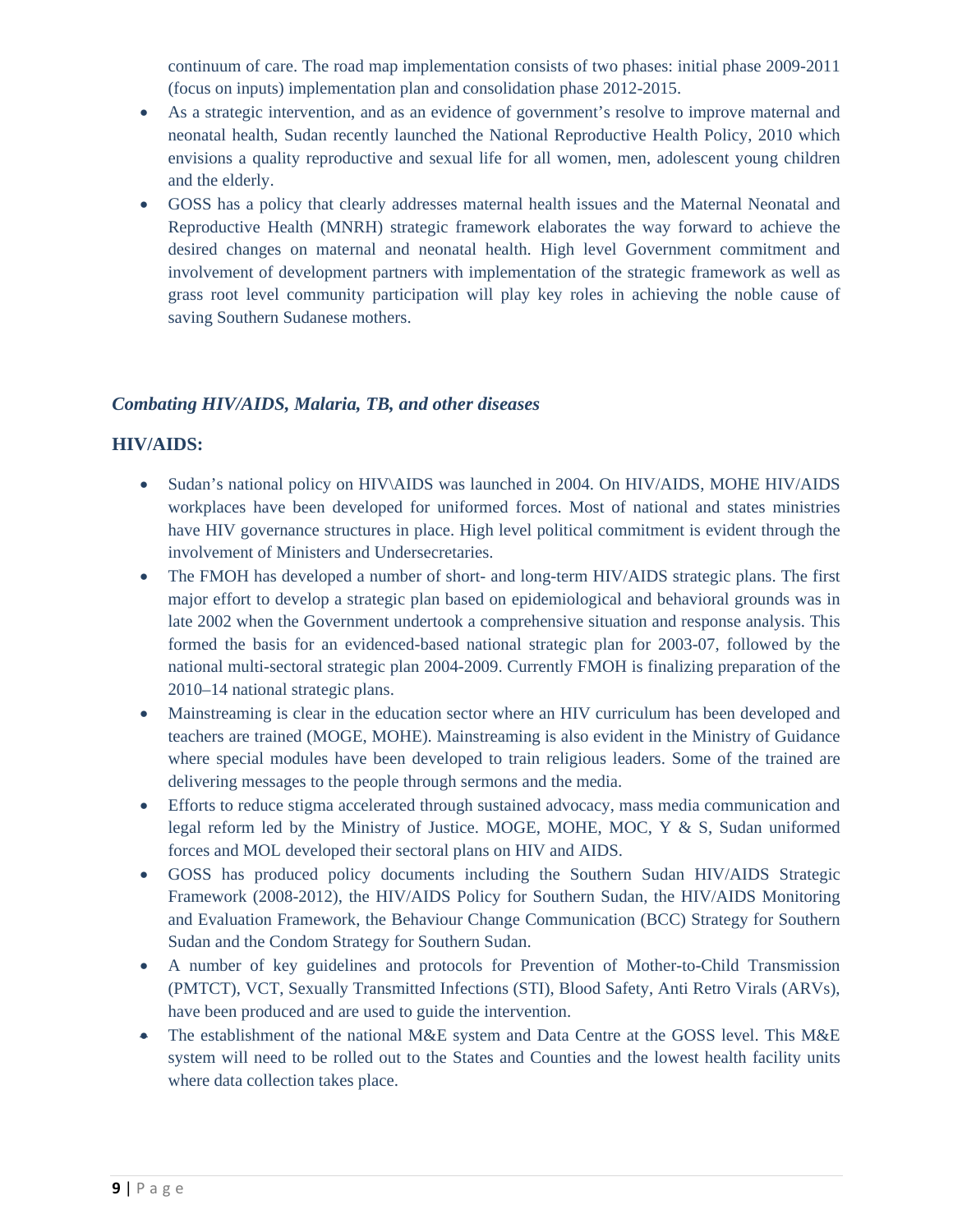# **Malaria:**

- In the northern states in 2009, 2.3 million patients had been treated free of charge with ACTs (uncomplicated malaria cases)
- There is a remarkable reduction in estimated malaria cases and deaths from 2001 to 2010; 7.5 million cases to 3.1 million cases
- To increase access, especially for children under 5 years in rural areas, Southern Sudan has adopted the Home Management of Malaria (HMM) strategy as part of an integrated child survival program. Promotion and use of Long Lasting Insecticide treated mosquito nets (LLINs) is the main vector control intervention at the moment.
- In southern Sudan plans are under way to establish an Integrated Vector Management (IVM) strategy that will include Indoor Residual Spraying (IRS) and environmental management where applicable.
- Southern Sudan drafted a Malaria Control Strategic plan that serves as the platform for coordinated malaria control and prevention interventions.
- Corresponding strategies and operational guidelines have also been developed for diagnosis, treatment, promotion of LLINs and Behaviour Change Communication.

# **Tuberculosis:**

- In northern Sudan treatment success rate of 81.8 % was achieved among the detected cases.
- Death rate among TB cases declined from 4.7% in 1999 to 2.4 % at 2008 as figure 2.20 shows.
- In southern Sudan, the GOSS TB programme was formulated in November 2006 for coordination, monitoring and supervision of implementation of TB activities in southern Sudan in close collaboration with implementing partners and donors.
- The following policy and strategy documents have also been developed and endorsed by the Government:
	- o TB strategic plan 2009-2013
	- o TB specific human resource plan 2010-2014
	- o Laboratory quality assurance guidelines and
	- o Laboratory standard operating procedures
- An ACSM strategy has been developed and rolled out to all parts of southern Sudan. The programme has an M&E framework with clear indicators used for monitoring programme performance. The key monitoring indicators are DOTS coverage, case detection rate and treatment success rate.
- DOTS coverage increased from 36% in 2007 to 49% in 2009 (aim for 100%), case detection rate from 19% to 34% (WHO recommended target 70%) and treatment success rate has been maintained well above 80% (WHO recommends at least 85%).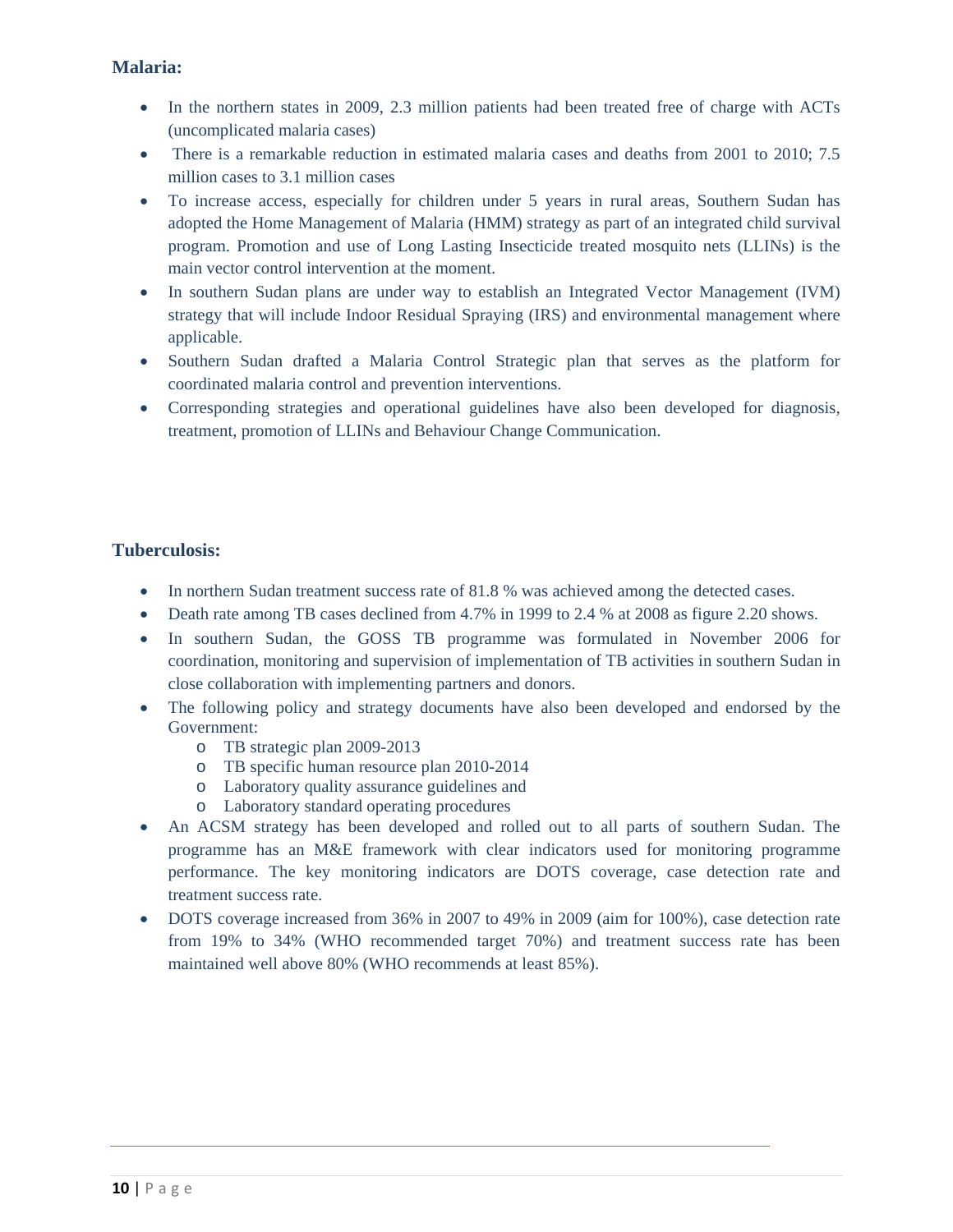# *CONSTRAINTS AND CHALLENGES*

The last years have some remarkable progress in health care delivery. However constraints and challenges remain. Below are some of the constraints in the major health care indicators.

# *Reducing Child Mortality*

- At national level, the educational background of mothers reflects a significant difference in U5MR between children of mothers with no education (121/1000LB) and those with primary education (96/1000LB). The difference rises when no education is compared to mothers with secondary education (89/1000 LB).
- The interventions required to save two-thirds of U5 deaths are available, however the problem is accessibility for those most in need.
- The unequal distribution of child health care providers between the center and the states and limited human resources and rapid turnover of staff.
- Low access/coverage to appropriate health care and nutrition services due to limited health seeking behavior and variable community acceptability of existing services
- Limited capacity of government to procure sufficient drugs, other essential supplies and equipment.
- Inadequate funds for non-emergency interventions.
- Complex Emergencies- Man made, natural and disease outbreaks
- The need for more in-country and government funding support
- Addressing the continuum of care through implementation of child health minimum package of care.
- Health system strengthening specially at both the primary and hospital care levels and strengthening the health information system.
- Reinforcing the nutritional surveillance system and its extension to new sites;
- Support food fortification strategies
- Strengthening the essential nutrition package in BHU, health centers and hospitals

# **Improving maternal health**

- Shortage of education, equipment and supplies, and skilled health personnel.
- Wide spread misinformation among the general public in regard to reproductive health options.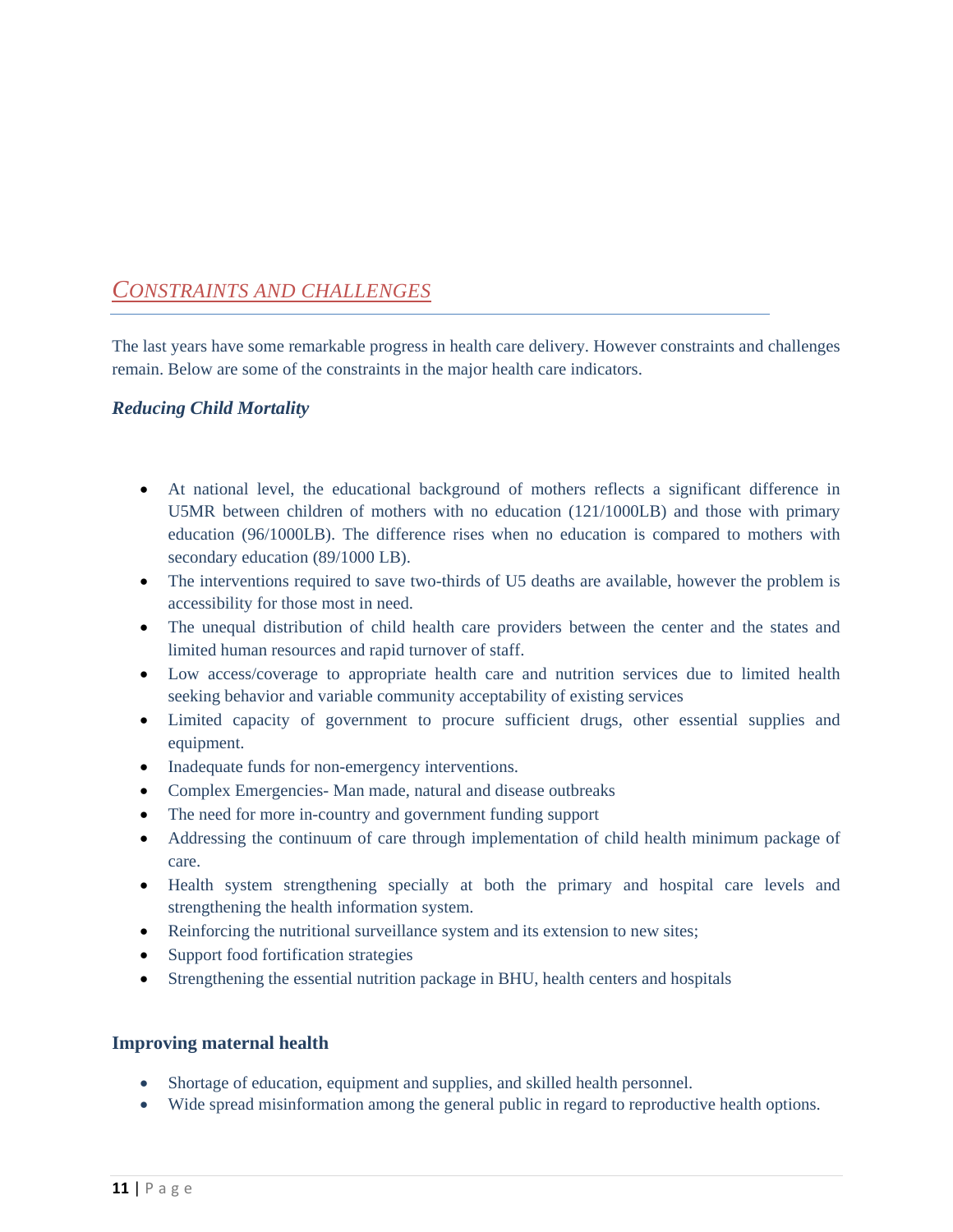- Low literacy levels hamper training of skilled medical workers, particularly midwives. Besides, there is a lack of standardized population-based statistics to guide program planning and baseline data to facilitate effective evaluation of progress.
- Poorly functioning health systems, with weak referral systems, especially during obstetric and neonatal emergencies
- Poor logistics for management of drugs, family planning commodities and equipment.
- Inadequate national human resource management, worsened by a continuing brain drain of skilled personnel
- Working in a large country with a population that is thinly spread and a highly mobile one (Refugees, displaced, nomads and massive rural-to-urban-migration).
- Family planning is characterized by low existence of prevalence rates, cultural and political barriers and high numbers of unwanted pregnancies.
- Improvements in girls' education and an increased prevalence and utilization of contraception and child spacing.
- Inadequate access to essential maternity and basic health care services and low utilization are the two main causes of maternal deaths in Southern Sudan. Unless drastic corrective measures are made in these directions, reducing maternal deaths remains intractable (A Baseline Formative Research Report, UNICEF & MOH-GOSS, 2010). It is estimated that up to 80% of maternal deaths could be averted if access to improved services were increased and utilized by pregnant and post-partum mothers.
- Most maternal deaths are related to obstetric complications including post-partum hemorrhage, infections, eclampsia and prolonged and obstructed labor and complication of abortions. Other indirect causes include anemia (exacerbated by malaria), HIV and other conditions that increase the risk of hemorrhage.
- The key challenges in increasing maternal health in Southern Sudan include the absence of emergency obstetric service at reasonable distances, reproductive health/ family planning services including uninterrupted supplies and trained providers and human resources.

# **HIV/AIDS, Tuberculosis and Malaria:**

- Need for more advocacy for reduction of stigma and discrimination associated with HIV/AIDS
- Need to improved quality services for HIV/AIDS.
- High population mobility due to rural- urban migration, displacement and armed conflict increase the risk of HIV/AIDS spread.
- Finding ways to involve civil society in a more coherent and coordinated manner within the national strategic framework of combating HIV/AIDS.
- Major challenges in controlling and treatment of malaria include limited coverage of formal health services, human resource constraints, weak supportive systems such as HMIS, laboratories, referral hospitals and poor supply chain management including inadequate regulatory mechanisms.
- Difficulty in maintaining continuous drug supply beside the limited number of staff trained to manage the severe adverse effects of the drugs.
- PPM: Although programmatic efforts were devoted to train key experts on PPM, there is still lack of coordination between the public and the growing private sector in the area of case detection and treatment.
- Sustainability of the political commitment although the Government ensured constant priority of the TB agenda, supported NTP with an adequate legislation body and financed key program activities, more needs to be done. A separate budget for TB within MOH funding will further empower NTP and enhance sustainability of interventions.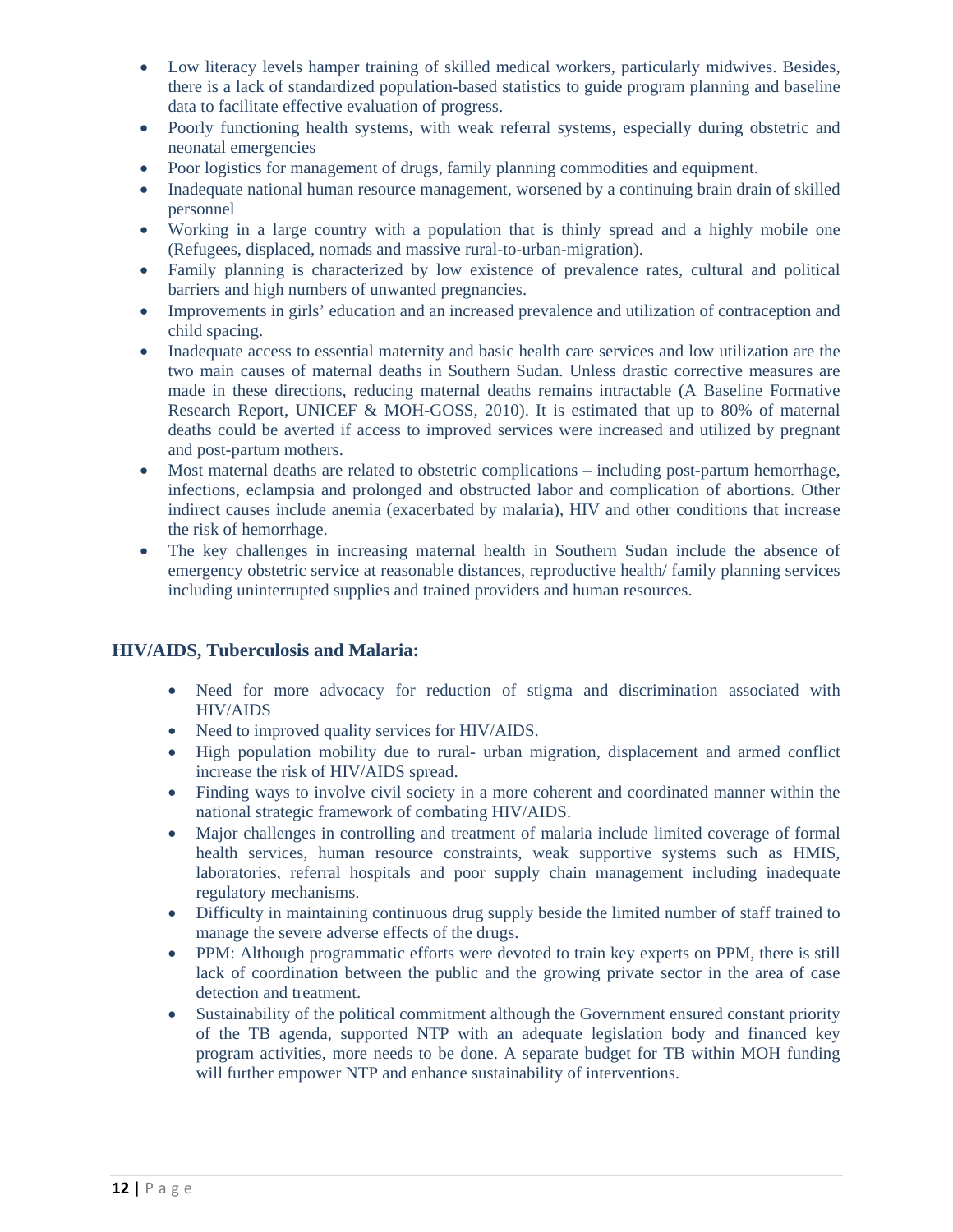- Limited access to health services mainly, in rural areas, due to distance, cost of transportation and other indirect costs related to loss of time contributed to delays in early detection and in adequate treatment of TB.
- The ongoing conflicts have caused displacement of populations thus making access to TB services difficult. For these reasons, the proposed strategy to expand DOTS in the waraffected and post conflict areas can only be achieved through establishing effective partnerships with national and international NGOs currently delivering health services to IDPs.
- There is a need to improve the laboratory network and services, and upgrading of the existing monitoring and supervisory system at different levels to meet the planned expansion.
- Staff training at different levels and development of TB service standards be aimed at improving the quality of services.
- Enhanced ACSM and building of community partnerships for DOTS implementation also be emphasised to improve case detection and reduce defaulter rates.
- Further and fullest expansion of treatment services with ACTs to peripheral zones.
- Expansion of malaria diagnostic services with quality assurance (microscopy and RDTs)
- Expansion of coverage with LLINs to achieve universal coverage
- Upgrading programme capacity at state and district levels.
- Provision of the quality services be the top priority of the program in order to reach universal coverage, either by preventive or curative intervention through increasing the coverage of diagnostic, ACTs and LLINs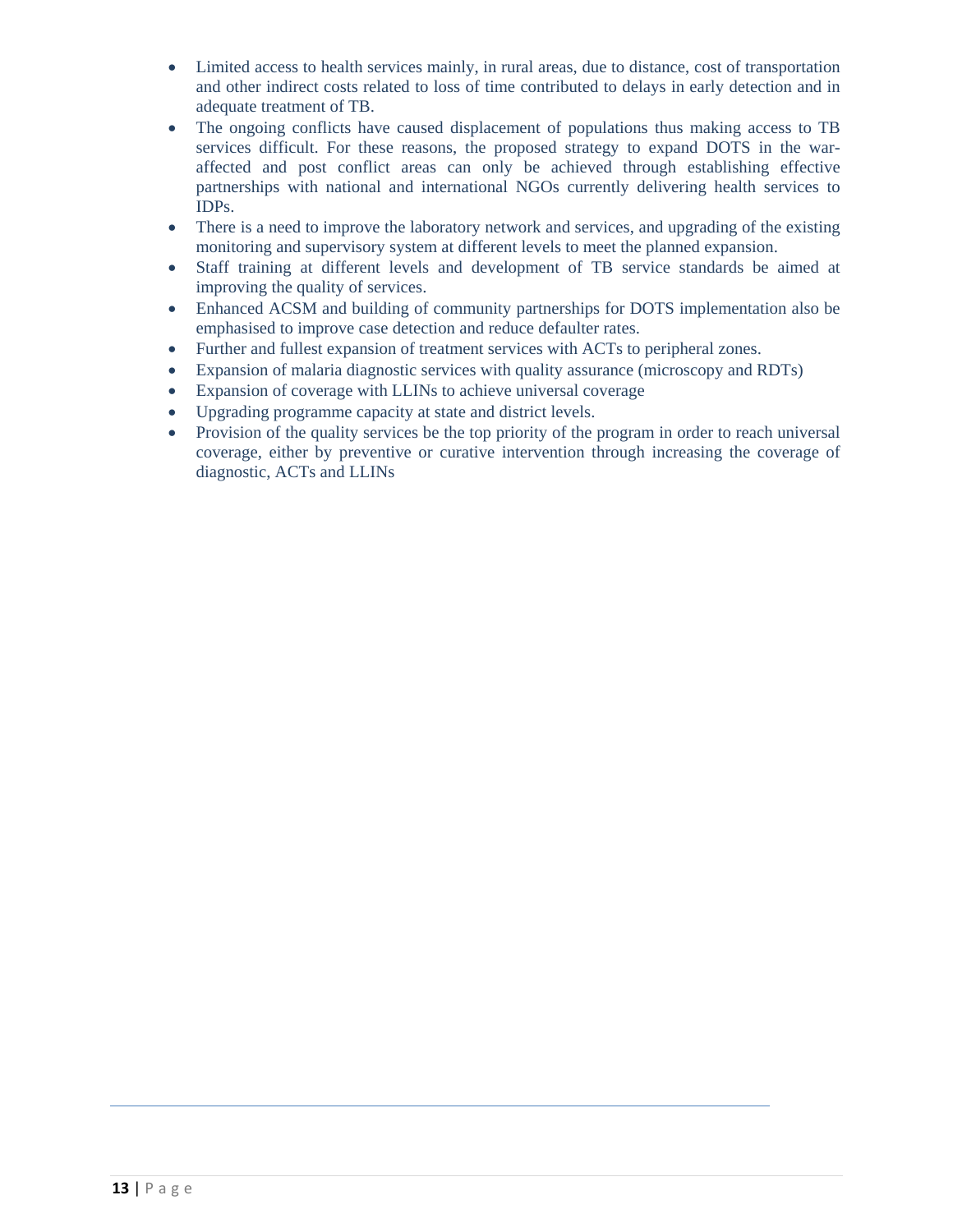# *CONCLUSION AND RECOMMENDATIONS*

The achievements of Sudan in the health sector across the North and South over the past four years have been good and tangible despite the wide ranging constraints. Armed conflicts have significantly impacted the quality and level of health services and progress towards achieving the MDGs. Attaining and maintaining an enduring peace is a critical condition in southern Sudan and Darfur. To surmount challenges strong and continuing commitment of the government is needed. An increase in national spending on health would contribute positively to improvements. To achieve optimal performance and progress to achieve the MDGs by 2015, the country and the people would need to surmount a wide range of challenges, and this requires commitment of the resources required and efficient and effective planning, coordination, true partnership approach between government and non government organizations, the private and community sectors as well as the international community.

WHO envisions health as a key factor in development, a key component of security and a key element of human rights and social justice. In order to ensure the right to health for all in Sudan it is crucial to involve people's participation in health development. Health development can only be achieved through multi sectoral strategies and inter sectoral investments that address health determinants.